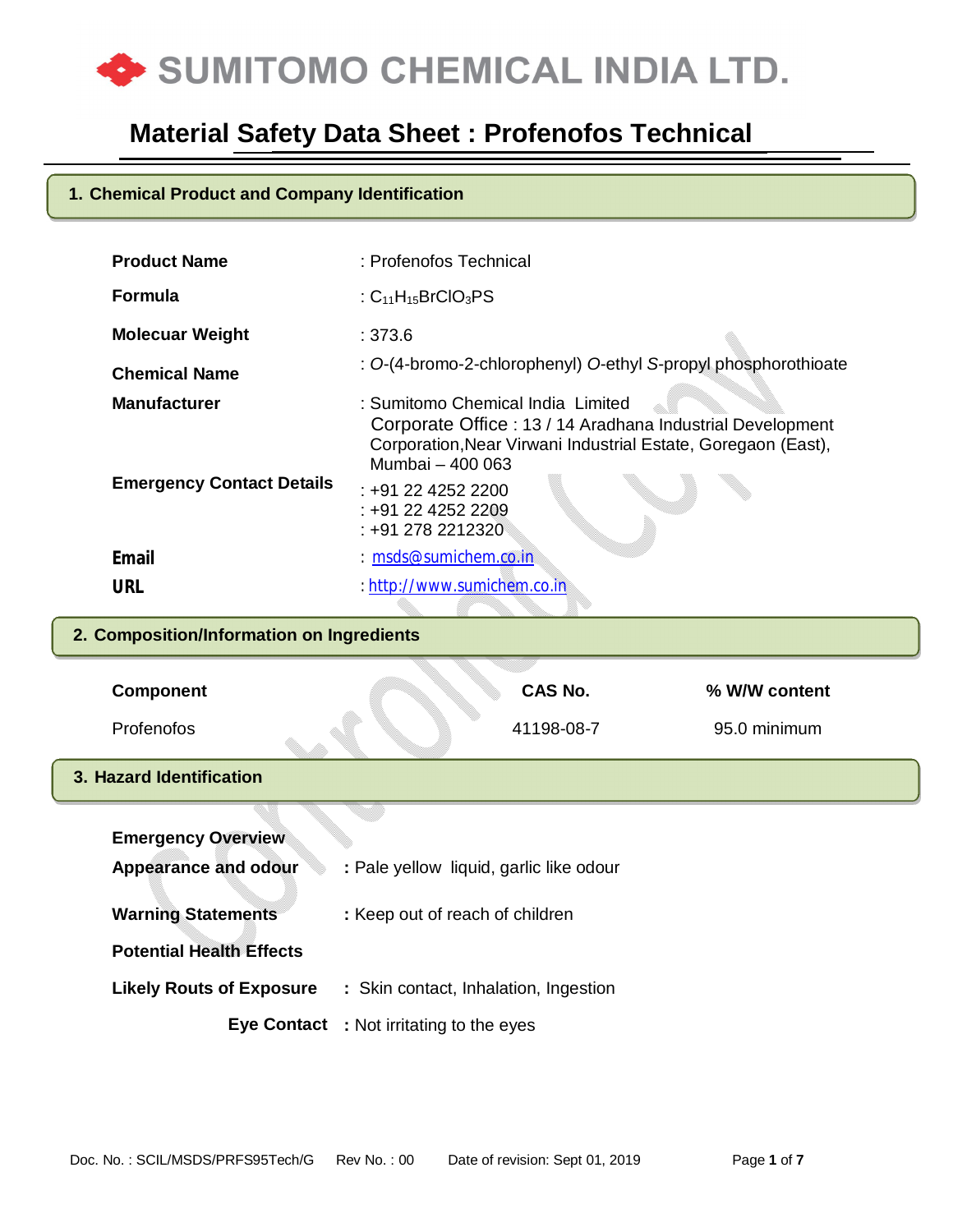

| <b>Skin contact</b>                            | : Not irritating to skin                                                                                                                                               |  |
|------------------------------------------------|------------------------------------------------------------------------------------------------------------------------------------------------------------------------|--|
| Ingestion<br><b>Inhalation</b>                 | : If swallowed, this substance is considered to be toxic<br>: Repeated exposure may cause organophosphate type                                                         |  |
|                                                | cholinesterase inhibition.                                                                                                                                             |  |
| <b>Environmental Hazards</b>                   | : The product is an organophosphate insecticide.                                                                                                                       |  |
| 4. First aid measures and Antidote             |                                                                                                                                                                        |  |
| Emergency and First Aid Procedure -            |                                                                                                                                                                        |  |
| If in Eyes                                     | Immediately flush with plenty of clean water for 15-20 minutes.<br>Remove contact lenses if present after 5 minutes of washing. Get<br>medical attention               |  |
| If on Skin                                     | Take off contaminated clothing, rinse skin immediately with plenty of<br>water for 15-20 minutes. Call a poison control centre or a doctor                             |  |
| If Inhaled                                     | Remove person to fresh air, if required give artificial respiration. Call<br>doctor or poison control centre                                                           |  |
| <b>If Swallowed</b>                            | Induce vomiting (ONLY for CONSCIOUS PERSON). Unconscious<br>person must be referred to Physician / hospital for immediate medical<br>attention.                        |  |
| <b>Note to Physician</b>                       | Diagnosis can be confirmed estimating cholinesterase activity of<br>blood plasma.                                                                                      |  |
| <b>Antidote</b>                                | Administer Atropine Sulfate intravenously in dose of 2-4 mg for an<br>Adult. Administer 2 PAM 1000-2000 mg IM or IV for adult or 15<br>mg/Kg body weight for children. |  |
| <b>5. Fire Fighting Measures</b>               |                                                                                                                                                                        |  |
| Hazardous product of<br>÷<br><b>Combustion</b> | On decomposition it may give hydrogen chloride, hydrogen bromine,<br>ethyl sulphide, diethyl sulphide and nitrogen oxides                                              |  |

**Extinguishing Media** : Foam, Dry chemical powder, CO<sub>2</sub> type fire extinguisher or Flood with

**:** Emits toxic fumes of decomposition products during combustion.

water.

**Unusual Fire and Explosion Hazards**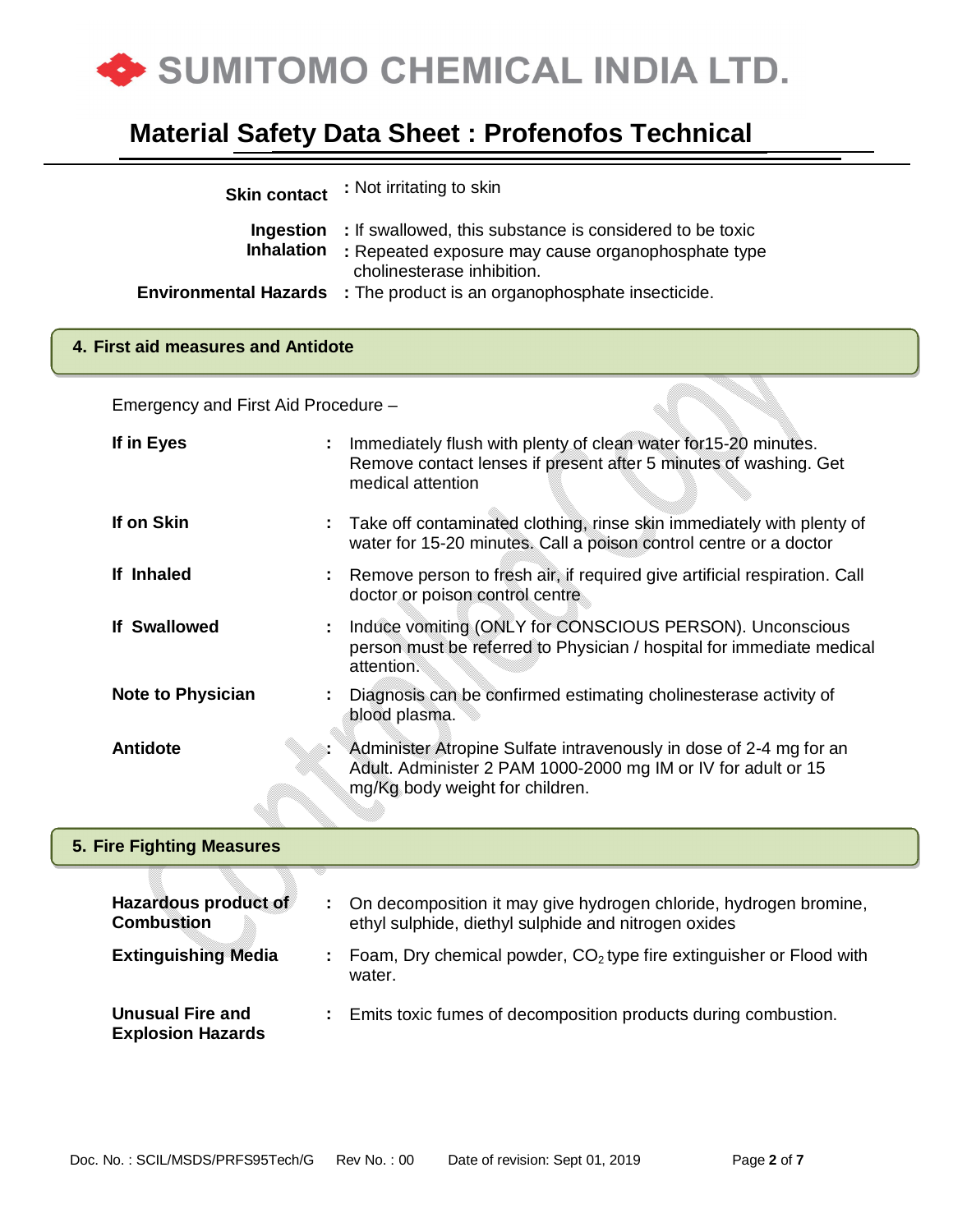

| <b>Fire Fighting Measures</b> | Evacuate area and fight fire from a safe distance. Approach from  |
|-------------------------------|-------------------------------------------------------------------|
|                               | upwind to avoid hazardous vapours and decomposition products.     |
|                               | Use self-contained breathing apparatus. Used equipments should be |
|                               | thoroughly decontaminated.                                        |

| 6. Accidental Release Measure            |  |                                                                                                                                                                                                                                                                                                     |  |  |
|------------------------------------------|--|-----------------------------------------------------------------------------------------------------------------------------------------------------------------------------------------------------------------------------------------------------------------------------------------------------|--|--|
| <b>Personal</b><br><b>Protection</b>     |  | Observe all protection and safety precautions. Depending on the<br>magnitude of the spill, use of eye protection, gloves and boots when<br>cleaning up spills are recommended. For PPE see Section 8                                                                                                |  |  |
| Steps to be taken<br>in case of a spill  |  | It is recommended to have a predetermined plan / SOP for the handling<br>of spills.                                                                                                                                                                                                                 |  |  |
|                                          |  | Stop the source of the spill immediately, if safe to do so. Contain the spill<br>to prevent any further contamination of soil or water.                                                                                                                                                             |  |  |
|                                          |  | Keep all bystanders away. Wear full-length clothing and PVC gloves.<br>Shovel and collect the spilled material / contaminated absorbent and<br>place in suitable containers. Thoroughly scrub the floor or other<br>impervious surfaces with a strong industrial detergent and rinse with<br>water. |  |  |
|                                          |  | Spills in water should be contained as much as possible by isolation of<br>the contaminated water. The contaminated water must be collected and<br>removed for treatment or disposal through incineration.                                                                                          |  |  |
| 7. Handling and Storage                  |  |                                                                                                                                                                                                                                                                                                     |  |  |
| <b>Precautions in</b><br><b>Handling</b> |  | In an industrial environment, such as while making formulation, filling or<br>packing, it is recommended to avoid physical contact with the product and<br>to have adequate ventilation.                                                                                                            |  |  |
|                                          |  | Avoid spillage into the eyes, or contact with bare skin or clothing. Avoid<br>inhaling vapours, mist. Wash hands, feet, face thoroughly after handling.<br>Remove contaminated clothing immediately                                                                                                 |  |  |
| <b>Precautions in</b><br><b>Storage</b>  |  | Store away from direct sunlight. The product is stable under normal<br>conditions of warehouse storage. Keep container lids tightly closed.<br>Store below 45 °C.                                                                                                                                   |  |  |
|                                          |  | Store in a cool, dry, well- ventilated place away from foodstuffs, animal<br>feed under lock & key.                                                                                                                                                                                                 |  |  |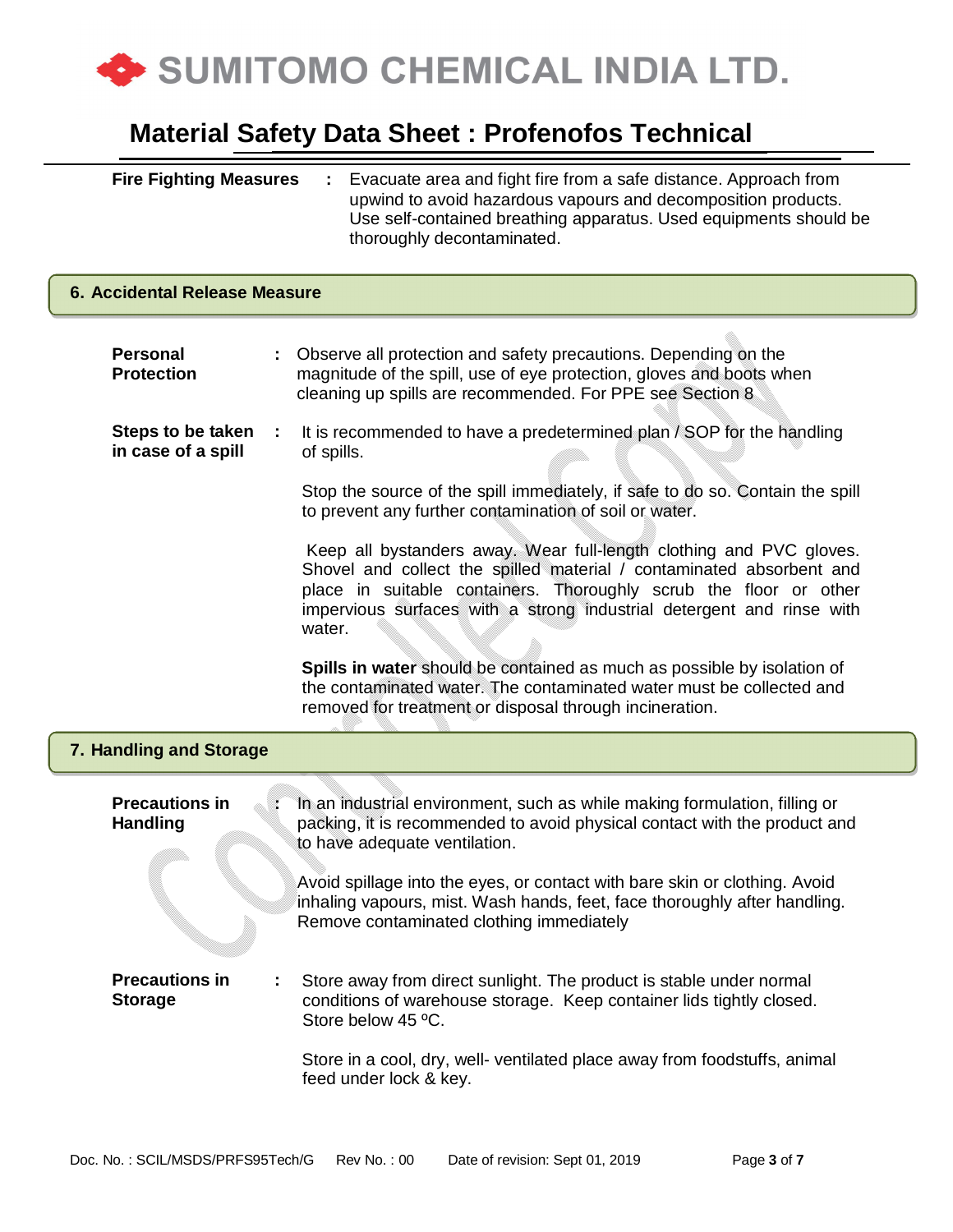

**Specific Use :** The product is meant / approved to be used as insecticide.

| 8. Exposure Controls/Personal Protection |  |                                                                                                                                                                                                                                                                                                    |  |  |
|------------------------------------------|--|----------------------------------------------------------------------------------------------------------------------------------------------------------------------------------------------------------------------------------------------------------------------------------------------------|--|--|
| <b>Exposure Limit</b><br><b>Values</b>   |  | : Not known                                                                                                                                                                                                                                                                                        |  |  |
| Personal<br><b>Protection</b>            |  | When used in a closed / automated system, personal protection equipment<br>may not be required. When closed system is not possible in case of<br>maintenance, repair, sampling etc, systems must be made nonhazardous<br>before opening                                                            |  |  |
| <b>Respiratory</b><br><b>Protection</b>  |  | The product is likely to pose inhalation exposure concern during normal<br>handling. In the event of an accidental discharge of the material during<br>manufacture or handling which produces a vapours or mist, workers should<br>put on respiratory protection equipment with a universal filter |  |  |
| <b>Protective Gloves</b>                 |  | : Wear appropriate gloves                                                                                                                                                                                                                                                                          |  |  |
| <b>Eye Protection</b>                    |  | Wear goggles, face shield or safety glasses. It is recommended to have an<br>eye wash fountain available in the work area.                                                                                                                                                                         |  |  |
| <b>Skin Protection</b>                   |  | Wear appropriate protective clothing to prevent direct skin contact                                                                                                                                                                                                                                |  |  |

### **9. Physical and Chemical Properties**

| <b>Physical State</b>                           |    | Liquid                                           |
|-------------------------------------------------|----|--------------------------------------------------|
| Appearance                                      |    | Pale yellow liquid                               |
| Odour                                           | ÷. | Garlic like odour                                |
| <b>Relative Density (Specific</b><br>Gravity)   |    | $1.46 + 0.01$                                    |
| pH value                                        | ÷. | $3.6 + 0.1$                                      |
| <b>Viscosity</b>                                |    | : 27.20 mm <sup>2</sup> / sec at 20 $^{\circ}$ C |
| <b>Vapour Pressure</b>                          |    | 2.3 x 10 <sup>-2</sup> Pa at 25 °C               |
| <b>Vapour Density</b>                           | ÷. | Not known                                        |
| <b>Melting Point / Freezing</b><br><b>Point</b> | t. | Not applicable                                   |
| <b>Boiling Point</b>                            |    | : $312 \pm 1$ °C                                 |
| <b>Flash Point</b>                              |    | : $135 \pm 2$ °C                                 |
| <b>Auto Ignition Temp</b>                       |    | $264 \pm 5 \degree C$                            |

▓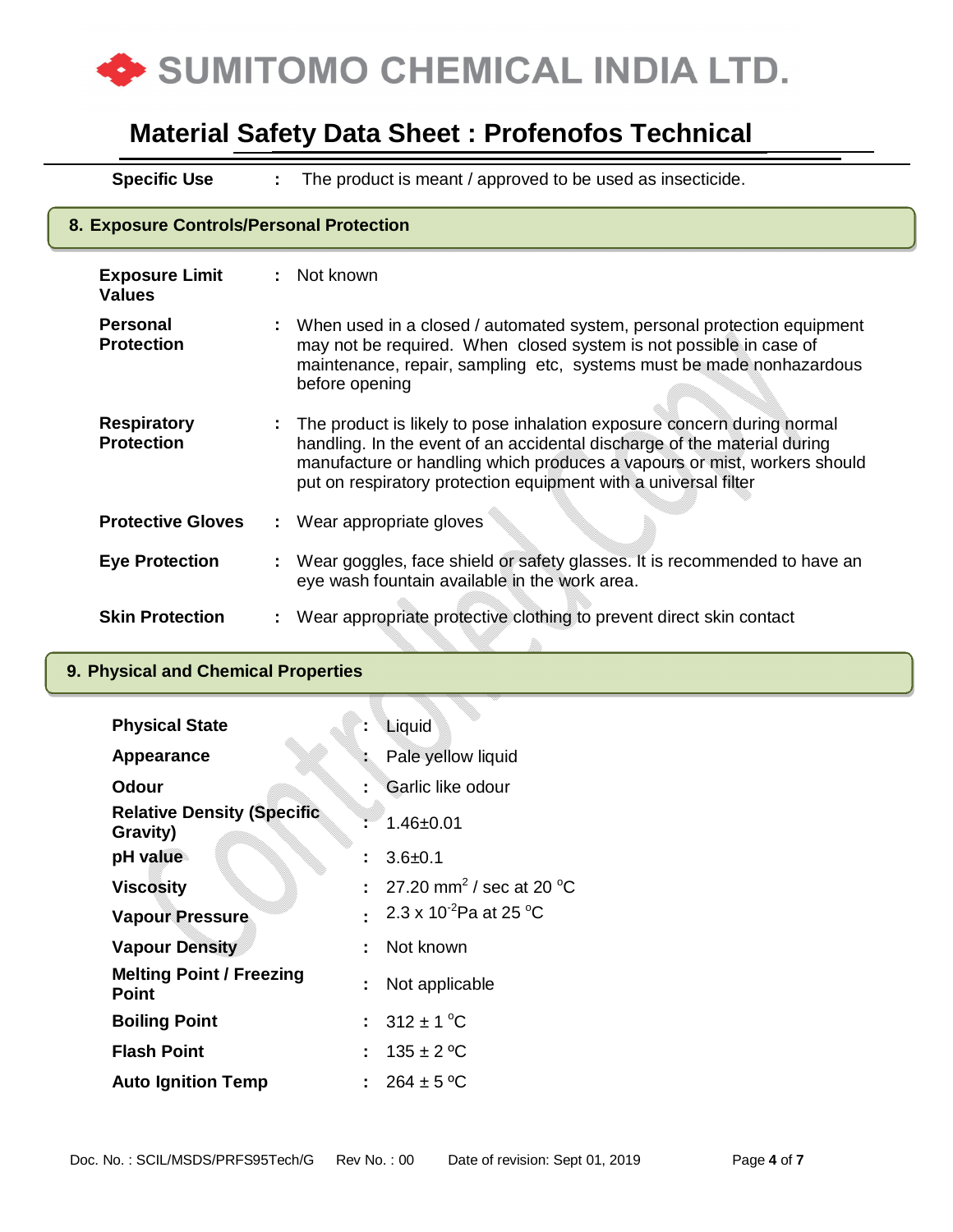

|     | <b>Flammable Limits</b>                                                                     |    | Not known.<br>÷                                                                                                                                     |
|-----|---------------------------------------------------------------------------------------------|----|-----------------------------------------------------------------------------------------------------------------------------------------------------|
|     | <b>Solubility in Water</b>                                                                  |    | 19.4 mg/L at 20 °C                                                                                                                                  |
| 10. | <b>Stability and Reactivity</b>                                                             |    |                                                                                                                                                     |
|     | <b>Chemical Stability</b>                                                                   | ÷. | Product is stable under ambient storage conditions.                                                                                                 |
|     | <b>Materials to Avoid</b>                                                                   |    | Avoid contact with alkali metals.                                                                                                                   |
|     | <b>Hazardous</b><br><b>Decomposition Product</b>                                            |    | Refer to section no. 5                                                                                                                              |
|     | <b>Hazardous</b><br>Polymerisation                                                          |    | Not known                                                                                                                                           |
| 11. | <b>Toxicological Information</b>                                                            |    |                                                                                                                                                     |
|     |                                                                                             |    | Refer to section no. 3                                                                                                                              |
|     | <b>Health Hazards</b>                                                                       | ÷  |                                                                                                                                                     |
|     | <b>Acute Toxicity</b><br><b>Route(s) of Entry</b><br>Ingestion<br><b>Skin</b><br>Inhalation |    | $LD_{50}$ , oral, rat: Cut off value 500 mg/kg body weight<br>$LD_{50}$ , dermal, rat: > 2000 mg/kg body weight<br>4 hour LC50, rat: is5.12mglL air |
| 12. | <b>Ecological Information</b>                                                               |    |                                                                                                                                                     |
|     | <b>Acute Oral Toxicity in</b><br><b>Birds</b>                                               |    | In bobwhite quail70-200 mg/kg body weight                                                                                                           |
|     | <b>Acute Toxicity in Fish</b><br>$(96 \text{ hrs} \text{ LC}_{50})$                         |    | Rainbow trout: 0.08 mg/L                                                                                                                            |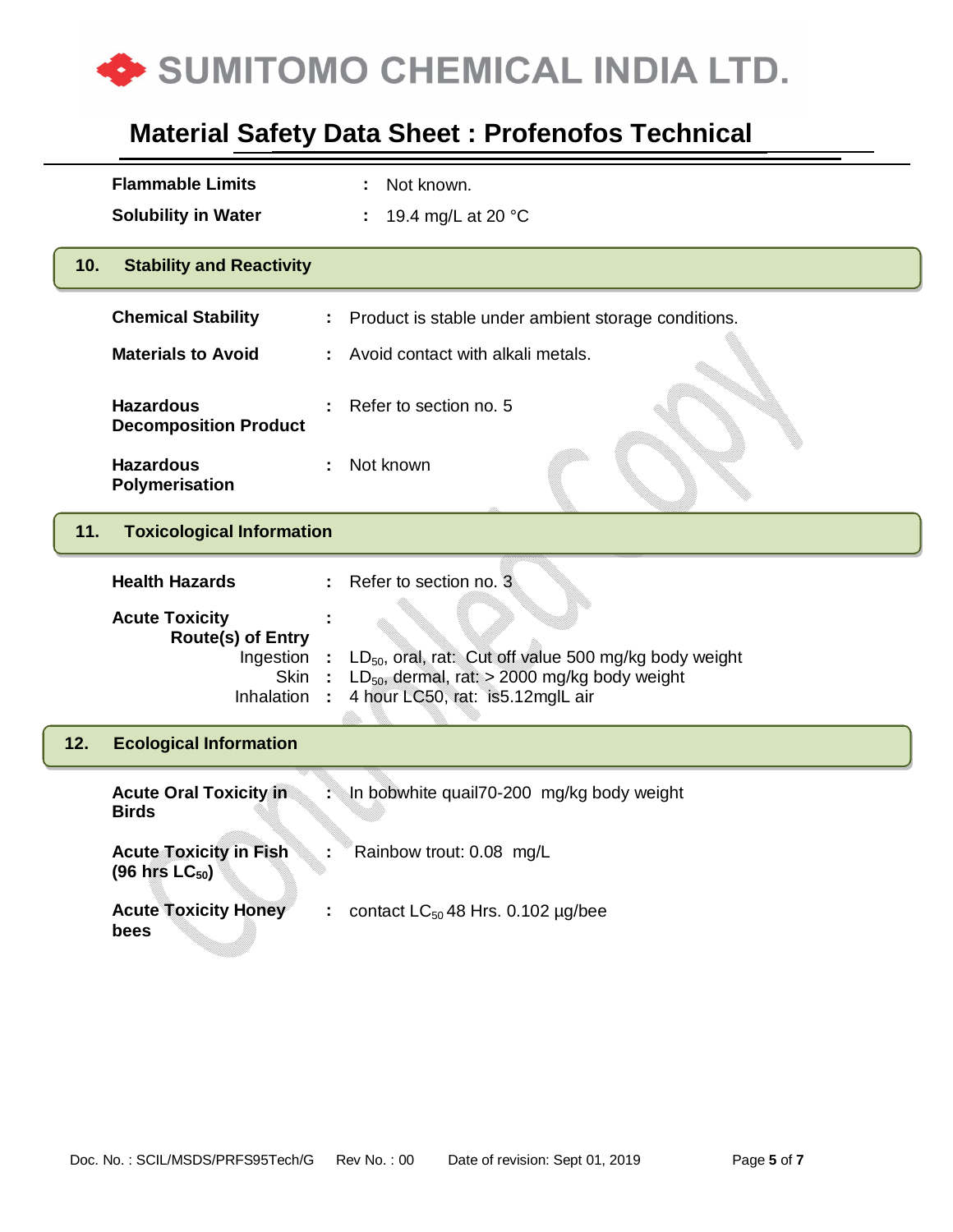

#### **13. Disposal Considerations**

| <b>Waste Treatment</b><br><b>Methods</b> | : Keep out of drains, sewers, ditches and waterways.<br>Left-over material should be disposed off in a landfill approved for<br>pesticide disposal. Other possible methods of disposal are controlled<br>incineration with flue gas scrubbing. |
|------------------------------------------|------------------------------------------------------------------------------------------------------------------------------------------------------------------------------------------------------------------------------------------------|
| <b>Containers</b>                        | : Empty containers may retain product residue. Observe all safeguards<br>mentioned in label until container is cleaned and destroyed.                                                                                                          |
|                                          | Triple rinse or pressure rinse the empty containers. Collect rinse water in<br>a tank. Dispose through approved waste disposal service.                                                                                                        |
|                                          | Do not re-use containers.                                                                                                                                                                                                                      |
|                                          | Disposal of waste and packaging materials must always be in accordance<br>with all applicable local laws / regulations.                                                                                                                        |

#### **14. Transport Information**

The data provided in this section is for information only. Please apply the appropriate regulations to properly classify your shipment for transportation.

Toxic substances under the applicable, ICAO/IATA, IMO, ADG.

| <b>IMDG Classification</b>  |                 |                                                           |  |  |
|-----------------------------|-----------------|-----------------------------------------------------------|--|--|
| <b>Proper Shipping Name</b> |                 | Organo phosphorous pesticide, liquid, toxic, (Profenofos) |  |  |
| <b>Hazard class</b>         | ÷               | Class-6.1                                                 |  |  |
| Label                       | $\frac{1}{2}$ 6 |                                                           |  |  |
| <b>Subsidiary hazard(s)</b> |                 |                                                           |  |  |
| UN No.                      | $\mathbb{R}^n$  | 3018                                                      |  |  |
| <b>Packing group</b>        | ÷.              | - III                                                     |  |  |
| <b>Marine Pollutant</b>     |                 | Yes                                                       |  |  |